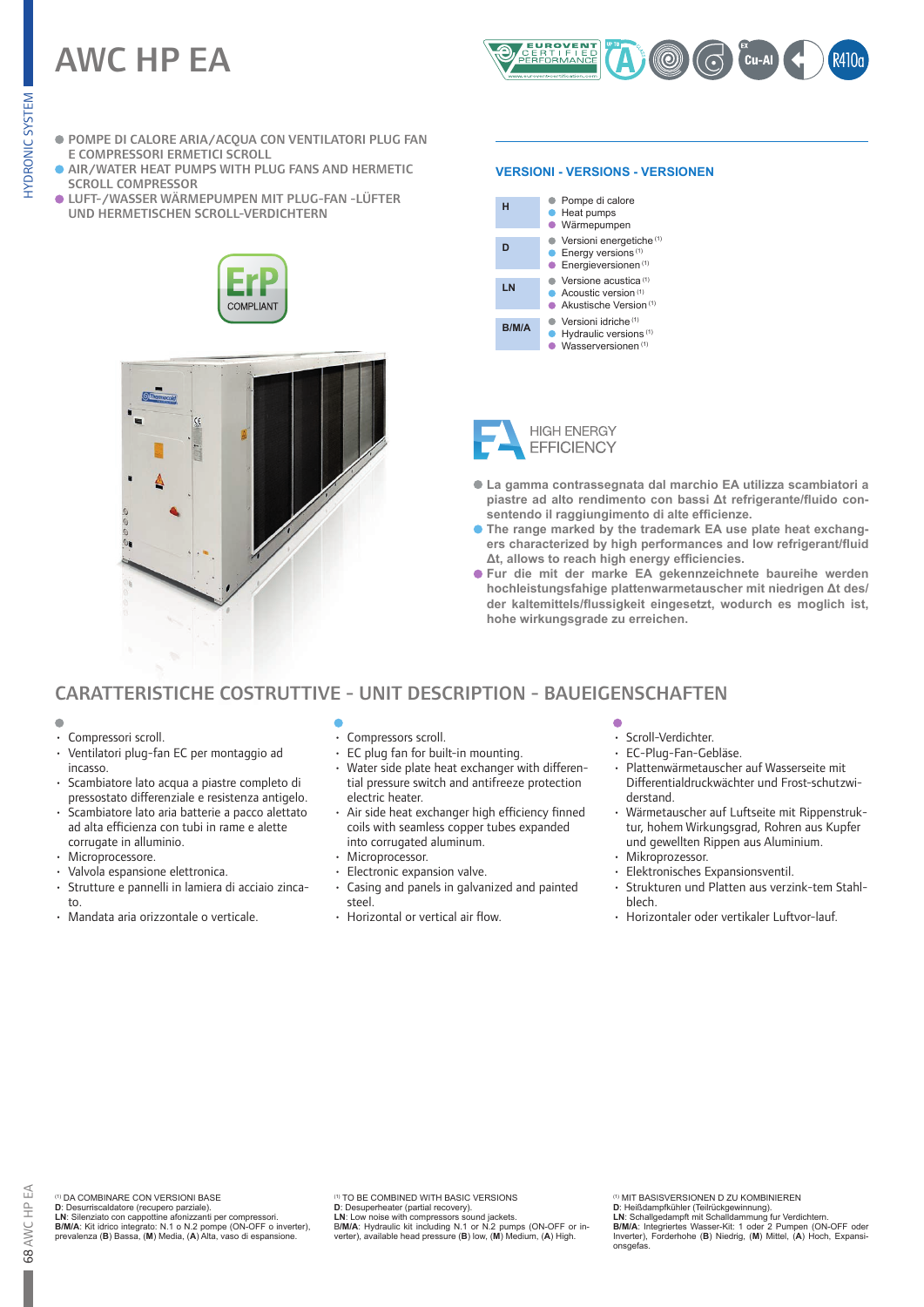# ACCESSORI A RICHIESTA - ACCESSORIES ON DEMAND - ZUBEHÖR AUF ANFRAGE

#### ACCESSORI MONTATI

- $\cdot$  Rifasamento compressori cosphi = 0.91.
- Interruttori automatici carichi.<br>• Resistenza elettrica quadro ele
- Resistenza elettrica quadro elettrico con termostato.
- Commutazione automatica delle pompe.
- Limitatore bassa tensione + protezione sequenza mancanza fase e tensione.
- Soft starter.
- Alimentazione elettrica senza neutro 400V/3ph.
- Microprocessore avanzato.
- Scheda di comunicazione seriale RS485. • Scheda seriale con protocollo BacNet MS/TP
- o TCP/IP. • Gateway Modbus LonTalk™.
- Manometri gas.
- Trattamenti speciali batterie di condensazione.
- Filtro sezione condensante G4 EU4
- Kit container.

#### ACCESSORI SCIOLTI

- Pannello di controllo remoto.
- Flussostato.
- Manometri acqua.
- Gruppo di riempimento automatico.
- Antivibranti in gomma.
- Antivibranti a molla.
- Filtro.
- Kit Victaulic.

### MOUNTED ACCESSORIES

- Power factor correction to cosphi =  $0.91$ .
- Automatic circuit breakers.
- Control panel electric heater with thermostat. • Water pumps automatic changeover.
- 
- Over/under voltage + phase failure protection relay.
- Soft starter.
- Electrical power supply without neutral 400V/3ph.
- Advanced Mircoprocessor Controller.
- Serial card RS485 for Modbus.
- Serial card with BACnet™ Protocol MS/TP or TCP/IP.
- Gateway Modbus LonTalk™.
- Gas gauges.
- Special treatments for condenser coils.
- G4 EU4 air condensers filters.
- Sea container kit.

#### LOOSE ACCESSORIES

- Kabelfernbedienung.
- Flusswächter.
- Wassermanometer.
- Automatisches Füllaggregat.
- Gummischwingungsdämpfer.
- Federschwingungsdämpfer.
- Filter.
- Victaulic-Kit.

### EINGEBAUTE ZUBEHÖRTEILE

- Verdichter-Phasenregelung cos phi 0,91.
- Sicherungsautomaten Lasten.
- Elektrischer Widerstand der Schalttafel mit **Thermostat.**
- Automatische Umschaltung der Umwalzpumpen.
- Niederspannungsbegrenzer + Pha-senfolge-/ Phasenausfallschutz.
- Sanftanlaufgerät.<br>• Fortschrittlicher N
- Fortschrittlicher Mikroprozessor-Controller.
- Karte für serielle Kommunikation RS485.
- Serielle Karte mit BacNet-Protokoll MS/TP oder TCP/IP.
- LonTalk™-Gateway.
- Gasmanometer.
- Spezielle Behandlungen Verflussigerrohrschlangen.
- G4 EU4 air condensers filters.
- Container Kit.

#### SEPARATE ZUBEHÖRTEILE

- Kabelfernbedienung.
- Flusswächter.
- Wassermanometer.
- Automatisches Füllaggregat.
- Gummischwingungsdämpfer.
- Federschwingungsdämpfer.
- Filter.
- Victaulic-Kit.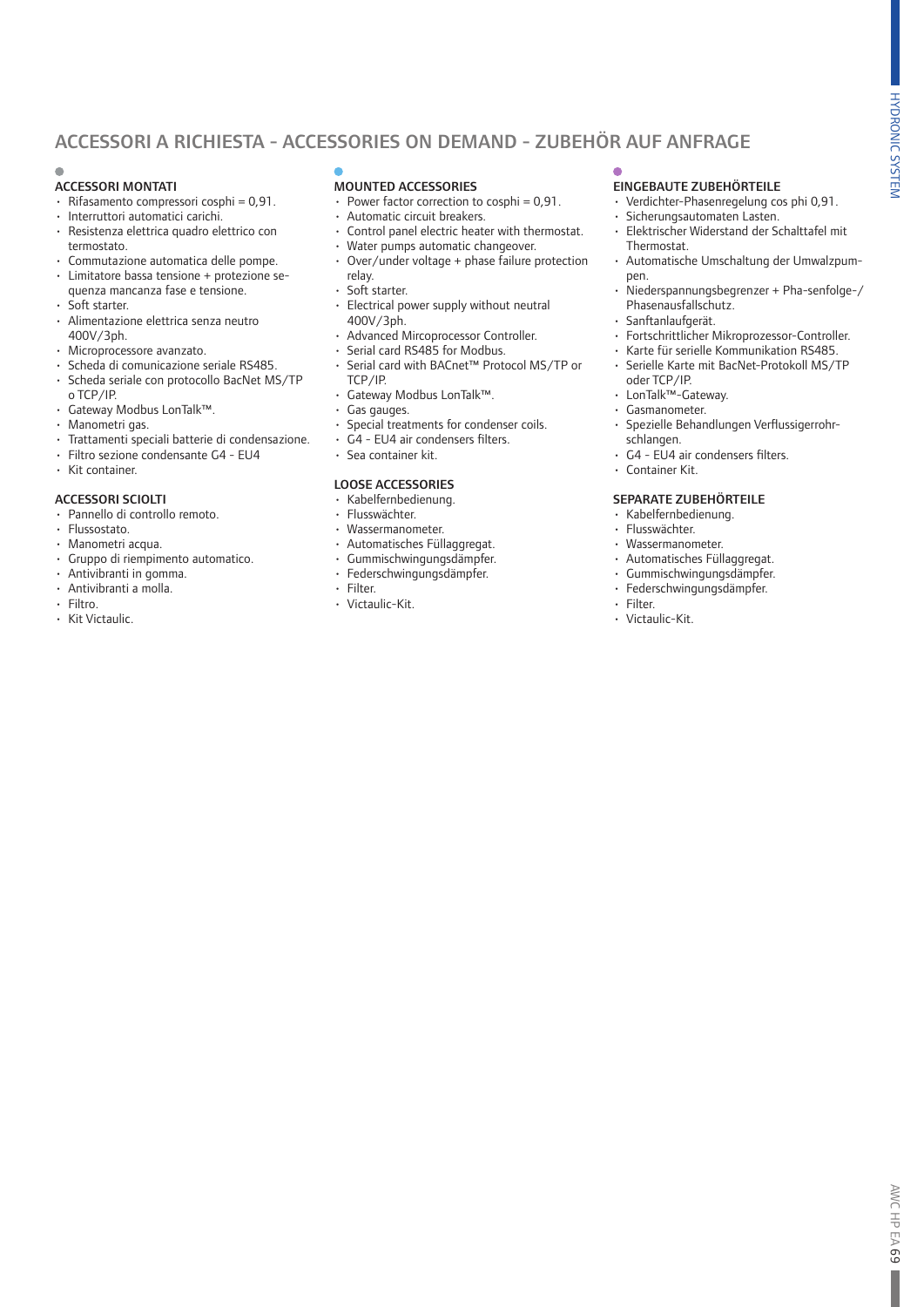# **VANTAGGI - ADVANTAGES - VORTEILE**

**IYDRONIC SYSTEM** 

- **• Le macchine AWC HP EA sono progettate in conformità alla nuova direttiva ErP 2009/125/CE, riguardante tutti i prodotti destinati al riscaldamento e alla produzione di acqua sanitaria.**
- **• I ventilatori EC permettono sia la minimizzazione del rumore che una notevole riduzione del consumo di energia.**
- **• I nuovi ventilatori EC sono adatti a lavorare con velocità più elevata in funzione della pressione di condensazione/evaporazione, garantendo una prevalenza da 120Pa fino a 300Pa.**
- **• Una studiata disposizione dei componenti facilita le operazioni di manutenzione.**
- **• Eccellenti livelli di comfort acustico.**

- **• The AWC HP EA units are designed in compliance with the new Directive ErP 2009/125 / EC, relating to all products intended for heating and domestic hot water production.**
- **• EC-fan permit both noise minimisation and reduction in energy consumption.**
- **• The new EC fan is suitable to work with higher speed in accordance to the condensing/evaporating pressure ensuring a static pressure range from 120 Pa up to 300Pa.**
- **• The maintenance operations are very easy thanks to the location of the components.**
- **• Excellent acoustic comfort levels.**

### ä

- **• Die Geräte AWC HP EA sind in Übereinstimmung mit der neuen ErP-Richtlinie 2009/125 / EG, in Bezug auf alle Produkte für Heizung und Warmwassererzeugun.**
- **• EC-Fan-Gebläse erlaubt dabei sowohl die Geräuschminimierung wie auch die Senkung des Energiebedarfs.**
- **• Die neuen EC-Ventilatoren sind für höhere Geschwindigkeiten in Abhängigkeit vom Kondensations- / Verdampfungsdruck geeignet und gewährleisten einen Förderhöhe von 120 Pa bis zu 300 Pa.**
- **• Die intelligente Anordnung der Komponenten erleichtert die Wartungseingriffe.**
- **• Hervorragender akustischer Komfort.**

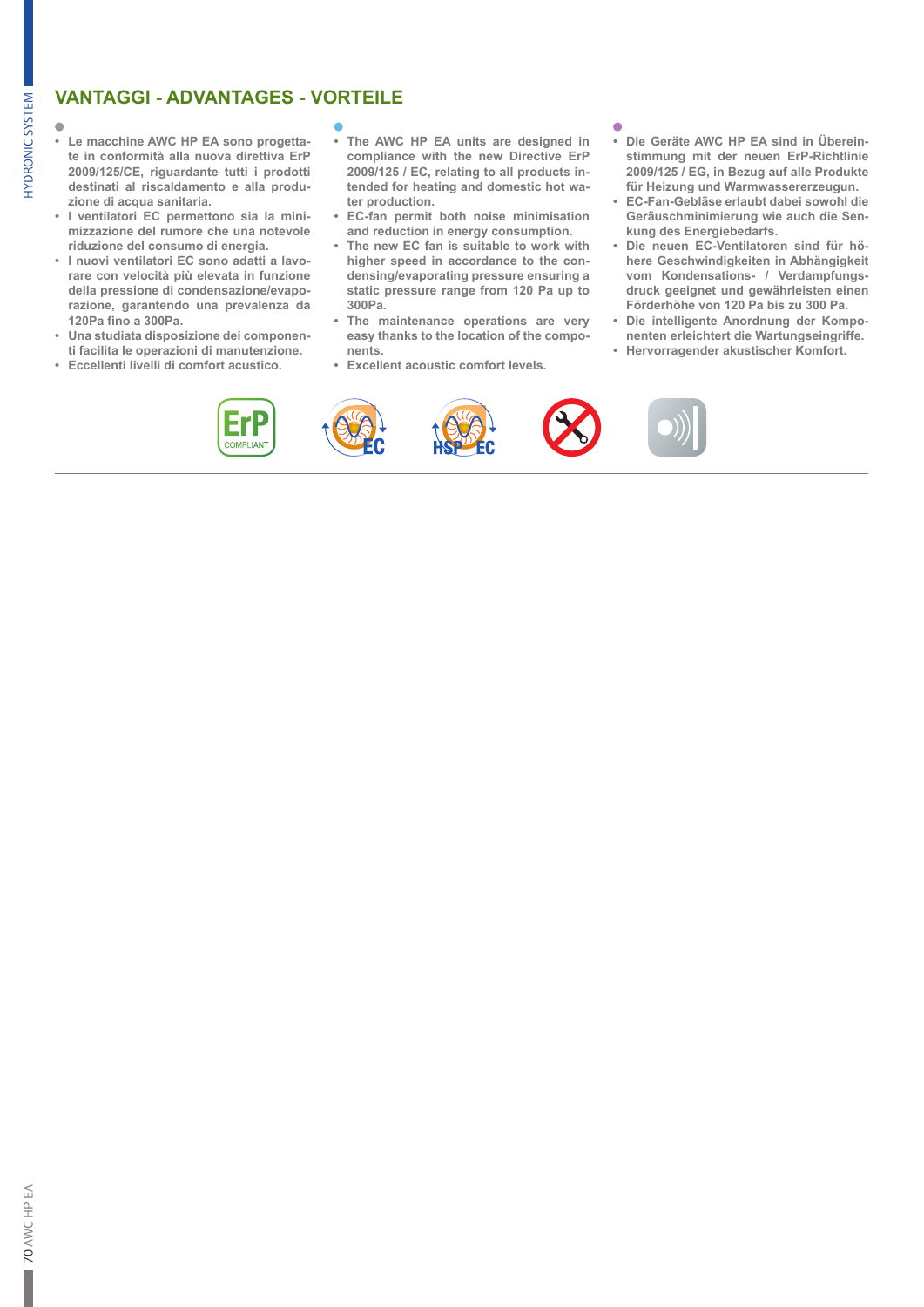



#### VERTICAL AIR DISCHARGE



## Suitable for indoor installation in buildings with air ducted intake and discharge. The units are available both with vertical and horizontal air dis-charge.

Geeignet für Inneninstallation in Gebäuden mit kanalisierter Luftansaugung und Entladung. Die Geräte sind sowohl mit vertikalen und horizontalen Luftentla-dung zur Verfügung.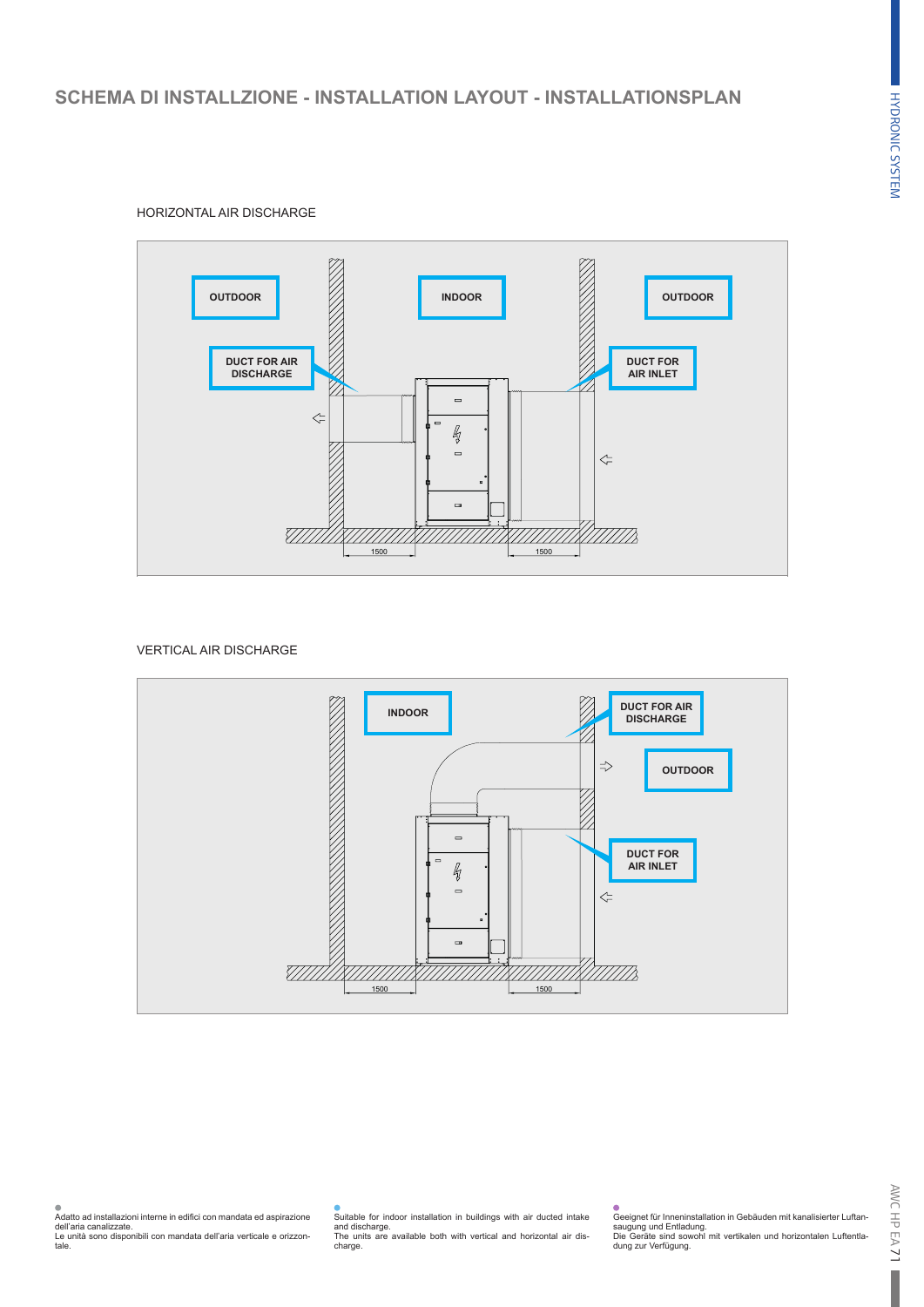#### **DATI TECNICI GENERALI - GENERAL TECHNICAL DATA - ALLGEMEINE TECHNISCHE DATEN**

| Mod.         | Vers.     |                                                        | 150 Z                   | 165 Z          | 180 Z          | 190 Z          | 1105 Z         | 1120 Z                                 | 1130 Z         | 1145 Z         | 1160 Z         | 1180 Z         | 1200 Z         | 2220 Z       | 2240 Z         |
|--------------|-----------|--------------------------------------------------------|-------------------------|----------------|----------------|----------------|----------------|----------------------------------------|----------------|----------------|----------------|----------------|----------------|--------------|----------------|
|              |           | Refrigerazione - Cooling - Kältebetrieb <sup>(1)</sup> |                         |                |                |                |                |                                        |                |                |                |                |                |              |                |
| <b>CC</b>    | H         | kW                                                     | 51,7                    | 65,0           | 81,1           | 91,8           | 105            | 119                                    | 132            | 146            | 159            | 183            | 201            | 222          | 242            |
| ΡI           |           | kW                                                     | 19,5                    | 25,9           | 30,5           | 36,5           | 40,0           | 46,0                                   | 53,2           | 56,3           | 63,4           | 71,3           | 81,1           | 95,3         | 110            |
| EER          |           |                                                        | 2,65                    | 2,51           | 2,66           | 2,51           | 2,63           | 2,59                                   | 2,48           | 2,60           | 2,50           | 2,56           | 2,48           | 2,33         | 2,21           |
| <b>ESEER</b> |           |                                                        | 3,86                    | 3,75           | 3,86           | 3,84           | 4,00           | 3,97                                   | 3,92           | 3,71           | 3,65           | 3,70           | 3,66           | 3,71         | 3,69           |
| EC           |           |                                                        | B                       | B              | B              | B              | B              | B                                      | C              | B              | B              | B              | B              | $\mathsf{C}$ | D              |
| WF           |           | $m^3/h$                                                | 8,89                    | 11,2           | 14.0           | 15,8           | 18,0           | 20,5                                   | 22,7           | 25,2           | 27,3           | 31,5           | 34,6           | 38,2         | 41,7           |
| <b>WPD</b>   |           | kPa                                                    | 18,0                    | 19,4           | 17,5           | 26,0           | 30,0           | 14,2                                   | 18,0           | 20,3           | 24,0           | 24,3           | 28,8           | 47,0         | 56,0           |
|              |           | Riscaldamento - Heating - Heizbetrieb <sup>(2)</sup>   |                         |                |                |                |                |                                        |                |                |                |                |                |              |                |
| <b>HC</b>    | H         | kW                                                     | 56,0                    | 69,8           | 87,0           | 100            | 115            | 128                                    | 142            | 155            | 170            | 191            | 210            | 243          | 268            |
| ΡI           |           | kW                                                     | 17,3                    | 21,9           | 26,6           | 31,7           | 36,2           | 39,4                                   | 45,1           | 49,5           | 55,2           | 62,9           | 70,6           | 78,7         | 89,8           |
| COP          |           |                                                        | 3,23                    | 3,19           | 3,28           | 3,15           | 3,17           | 3,25                                   | 3,15           | 3,14           | 3,07           | 3,04           | 2,97           | 3,09         | 2,99           |
| EC           |           |                                                        | Α                       | Α              | Α              | Α              | Α              | Α                                      | Α              | Α              | Α              | Α              | Α              | Α            | Α              |
| WF           |           | $m^3/h$                                                | 9,64                    | 12,0           | 15,0           | 17,2           | 19,8           | 22,0                                   | 24,5           | 26,7           | 29,2           | 32,9           | 36,0           | 41,9         | 46,2           |
| <b>WPD</b>   |           | kPa                                                    | 21,0                    | 22,0           | 20,0           | 31,0           | 36,0           | 16,0                                   | 21,0           | 23,0           | 27,0           | 27,0           | 31,0           | 56,0         | 69,0           |
|              |           | Riscaldamento - Heating - Heizbetrieb <sup>(3)</sup>   |                         |                |                |                |                |                                        |                |                |                |                |                |              |                |
| P rated      |           | kW                                                     | 41,9                    | 52,5           | 63,6           | 75,0           | 85,6           | 96,3                                   | 107            | 117            | 128            | 146            | 160            | 183          | 204            |
| ηs,h         |           | $\%$                                                   | 125                     | 128            | 125            | 127            | 125            | 130                                    | 129            | 127            | 125            | 125            | 125            | 130          | 125            |
| <b>SCOP</b>  |           |                                                        | 3,21                    | 3,27           | 3,20           | 3,25           | 3,20           | 3,32                                   | 3,31           | 3,26           | 3,20           | 3,20           | 3,20           | 3,33         | 3,20           |
| EC           |           |                                                        | $A+$                    | $A+$           | $A+$           | $A+$           | $A+$           | $A+$                                   | $A+$           | $A+$           | $A+$           | $A+$           | $A+$           | $A+$         | A+             |
|              |           | Refrigerazione - Cooling - Kältebetrieb <sup>(4)</sup> |                         |                |                |                |                |                                        |                |                |                |                |                |              |                |
| <b>SEER</b>  |           |                                                        |                         | ÷,             | $\bar{a}$      | 3,72           | 3,82           | 3,79                                   | 3,72           | 3,82           | 3,72           | 3,77           | 3,72           | 3,82         | 3,72           |
| $\eta s,c$   |           | $\%$                                                   |                         |                |                | 146            | 150            | 149                                    | 146            | 150            | 146            | 148            | 146            | 150          | 146            |
| <b>RCN</b>   |           | N.                                                     | $\mathbf{1}$            | $\mathbf{1}$   | 1              | $\mathbf{1}$   | $\mathbf{1}$   | $\mathbf{1}$                           | $\mathbf{1}$   | $\mathbf{1}$   | $\mathbf{1}$   | $\mathbf{1}$   | 1              | 2            | $\overline{c}$ |
| CN           |           | N.                                                     | $\overline{\mathbf{c}}$ | $\overline{2}$ | $\overline{2}$ | $\overline{2}$ | $\overline{2}$ | $\overline{2}$                         | $\overline{2}$ | $\overline{2}$ | $\overline{2}$ | $\overline{c}$ | $\overline{2}$ | 4            | $\overline{4}$ |
| <b>CT</b>    |           |                                                        |                         |                |                |                |                |                                        | Scroll         |                |                |                |                |              |                |
| ET           |           |                                                        |                         |                |                |                |                | Piastre - Plate - Plattenwarmetauscher |                |                |                |                |                |              |                |
| SPL          |           | dB(A)                                                  | 59                      | 59             | 61             | 61             | 62             | 63                                     | 63             | 63             | 63             | 65             | 65             | 64           | 64             |
| <b>SPWL</b>  |           | dB(A)                                                  | 91                      | 91             | 93             | 93             | 95             | 95                                     | 95             | 96             | 96             | 97             | 98             | 97           | 97             |
| SPL          | <b>SL</b> | dB(A)                                                  | 58                      | 58             | 60             | 60             | 61             | 62                                     | 62             | 62             | 62             | 64             | 64             | 63           | 63             |
| <b>SPWL</b>  | <b>SL</b> | dB(A)                                                  | 90                      | 90             | 92             | 92             | 94             | 94                                     | 94             | 95             | 95             | 96             | 97             | 96           | 96             |
| <b>EPS</b>   |           | [V/Ph/Hz]                                              |                         |                |                |                |                |                                        | 400/3+n/50     |                |                |                |                |              |                |
|              |           |                                                        |                         |                |                |                |                |                                        |                |                |                |                |                |              |                |

- 
- (1) Temperatura esterna 35°C Temperatura acqua refrigera-ta in/out 12/7°C. Dati secondo la normativa EN 14511 (2) Temperatura esterna 7°C 90% U.R. temperatura acqua calda 45°C. Dati secondo la normativa EN 14511
- (3) Classificazione Ecodesign in condizioni di bassa tempe-<br>ratura. Temperatura esterna: 7°C a bulbo secco/6°C a<br>bulbo umido e temperatura acqua calda ingresso/uscita:<br>30°C/35°C. ηs,h / SCOP, come definite nella direttiva
- 2009/125/CE del Parlamento europeo e del Consiglio in<br>merito alle specifiche Ecodesign per gli apparecchi per<br>incidamento d'ambiente con Prated < 400 kW REGO-LAMENTO (UE) N' 813/2013 del 2 Agosto 2013.<br>Classificazione Ec 2016/2281 del 20 dicembre 2016.
- 
- CC Potenza frigorifera HC Potenza termica PI Potenza assorbita totale
- 
- 
- ECC Potenza frigorifera<br>
HC Potenza termica<br>
PI Potenza assorbita t<br>
EER EER totale al 100%<br>
COP COPTOtale al 100%<br>
COP COPTOF Furnoean seasonal COP COP Totale al 100%
- ESEER European seasonal energy efficiency ratio EC Classe di efficienza energetica WF Portata acqua P rated Potenza termica nominale
- 
- 
- ηs,h Efficienza energetica stagionale in riscaldamento<br>SCOP COP Stagionale<br>ηs,c Efficienza energetica stagionale in raffrescamento<br>SEER EER Stagionale<br>RCN Numero circuiti refrigeranti
- 
- 
- 
- 
- 
- CN Numero compressori<br>CT Tipo compressori<br>SPL Livello pressione sonora (calcolato secondo ISO 3744 a<br>10 m di distanza dall'unità)<br>SPWL Potenza sonora sulla base di misure effettuate secondo
- la ISO 9614 per unità certificate Eurovent, in accordo alla
- ISO 3744 per unità non certificate. EPS Alimentazione elettrica standard
- 
- (1) Outdoor temperaure 35°C chilled water temperature in/ out 12/7°C. Technical data in accordance to EN 14511 (2) Outdoor temp. 7°C 90% U.R. hot water temperature 45°C. Technical data in accordance to EN 14511
- <sup>(3)</sup> Ecodesign rating at low temperature conditions. Outdoor<br>temperature: 7°C dry bulb/6°C wet bulb and hot water<br>temperature in/out: 30°C/35°C. ns,h / SCOP as defined<br>in Directive 2009/125/EC of the European Parliament a of the Council with regard to Ecodesign requirements for Space heaters and combination heaters with Prated < 400kW - COMMISSION REGULATION (EU) N° 813/2013 of 2 August 2013.
- (4) Ecodesign rating for comfort chiller fan coil application. ηs,c/SEER as defined in Directive 2009/125/EC of the European Parliament and of the Council with regard to Ecodesign requirements for Comfort Chillers with 2000 kW maximum capacity - COMMISSION REGULATION (EU) N° 2016/2281 of 20 December 2016.
- CC Cooling capacity<br>HC Heating capacity
- 
- 
- HC Heating capacity PI Total power input EER Total EER 100% COP Total COP 100%
- From Frequency capacity<br>
FER Total EER 100%<br>
COP Total EER 100%<br>
ESEER European seasonal energy efficiency ratio<br>
EC Efficiency class<br>
WE Water flow
- Efficiency class<br>Water flow
- 
- 
- WF Water flow P rated Rated heat output ηs,h Seasonal space heating energy efficiency SCOP Seasonal COP
- 
- ηs,c Seasonal cooling energy efficiency
- 
- SEER Seasonal EER<br>
WPD Water pressure<br>
RCN Number of refri<br>
CN Number of com WPD Water pressure drop RCN Number of refrigerant circuits CN Number of compressors
- 
- 
- CT Type of compressors<br>SPL Sound pressure level (calculated according to ISO 3744 at<br>SPWL Sound power level measurements made in compliance<br>SPWL Sound power level measurements made in compliance<br>with ISO 9614 for Eurovent
- with ISO 3744 for non-certified units. EPS Electrical power supply
	-
- (1) Außentemperatur 35°C Kaltwassertemperatur 12/7°C. Technische daten entsprechend EN 14511. (2) Außentemperatur 7°C 90% R.F. Warmwassertempera-tur 45°C. Technische daten entsprechend EN 14511.
- 
- <sup>(3)</sup><br>Klassifizierung Ecodesign niedriger Temperatur und<br>Wetterverhaltnisse Average [VERORDNUNG (EU) Nr<br>1/2013]. Ausentemperatur 7°C TK/6°C Feuchtkugel-<br>und Warmwassertemperatur in/out: 30°C/35°C. ns.h<br>SCOP im Sinne der Ri paischen Parlaments und des Rates uber die Ecodesign-<br>Spezifikationen fur Heizgerate mit einer Nennleistung von<br><400 kW - VERORDNUNG (EU) Nr. 813/2013 der 2. Au-<br>gust 2013.<br>Ecodesign Klassifizierung von Kaltwassersätze für
- matisierung, Fan-Coil-Anwendung. ns,c/SEER, wie in der<br>Richtlinie 2009/125 / EG des Europäischen Parlaments<br>und des Rates festgelegt das spezifische Ecodesign des<br>Kühlers für die Umgebungsluft, darf die Nennkühliels-<br>tung 2016/2281 vom 20 Dezember 2016.
- 
- 
- CC Kälteleistung HC Wärmeleistung PI Gesamtleistungsaufnahme EER Gesamt-EER auf 100%
- COP Gesamt-COP auf 100%<br>ESEER Europäische Saison En
- ESEER Europäische Saison Energie Effizienz- Verhältnis EC Effizienzklasse WF Wassermenge Wärmetsucher P rated Wärmenennleistung
- 
- 
- ηs,h Jahreszeitbedingte Raumheizungs-Energieeffizienz SCOP Saisonalen COP
- 
- 
- ηs,c Jahreszeitbedingte Kühlung-Energieeffizienz SEER Saisonalen EER WPD Druckverlust Wärmetauscher
- 
- 
- 
- RCN Anzahl Kältekreisläufe<br>
CN Anzahl Verdichter<br>
CT Verdichtertyp<br>
SPL Schalldruckpegel (bere
	- CN Anzahl Verdichter CT Verdichtertyp SPL Schalldruckpegel (berechnet nach ISO 3744 auf 10 m Ab-stand zur Einheit)
	- SPWL Schallleistung auf der Grundlage der durchgeführten Mes-sungen nach ISO 9614 für Eurovent zertifizierten Einhei-ten, entsprechend ISO 3744 für nicht-zertifizierte Geräte. EPS Standard-Stromversorgung

**HYDRONIC SYSTEM**